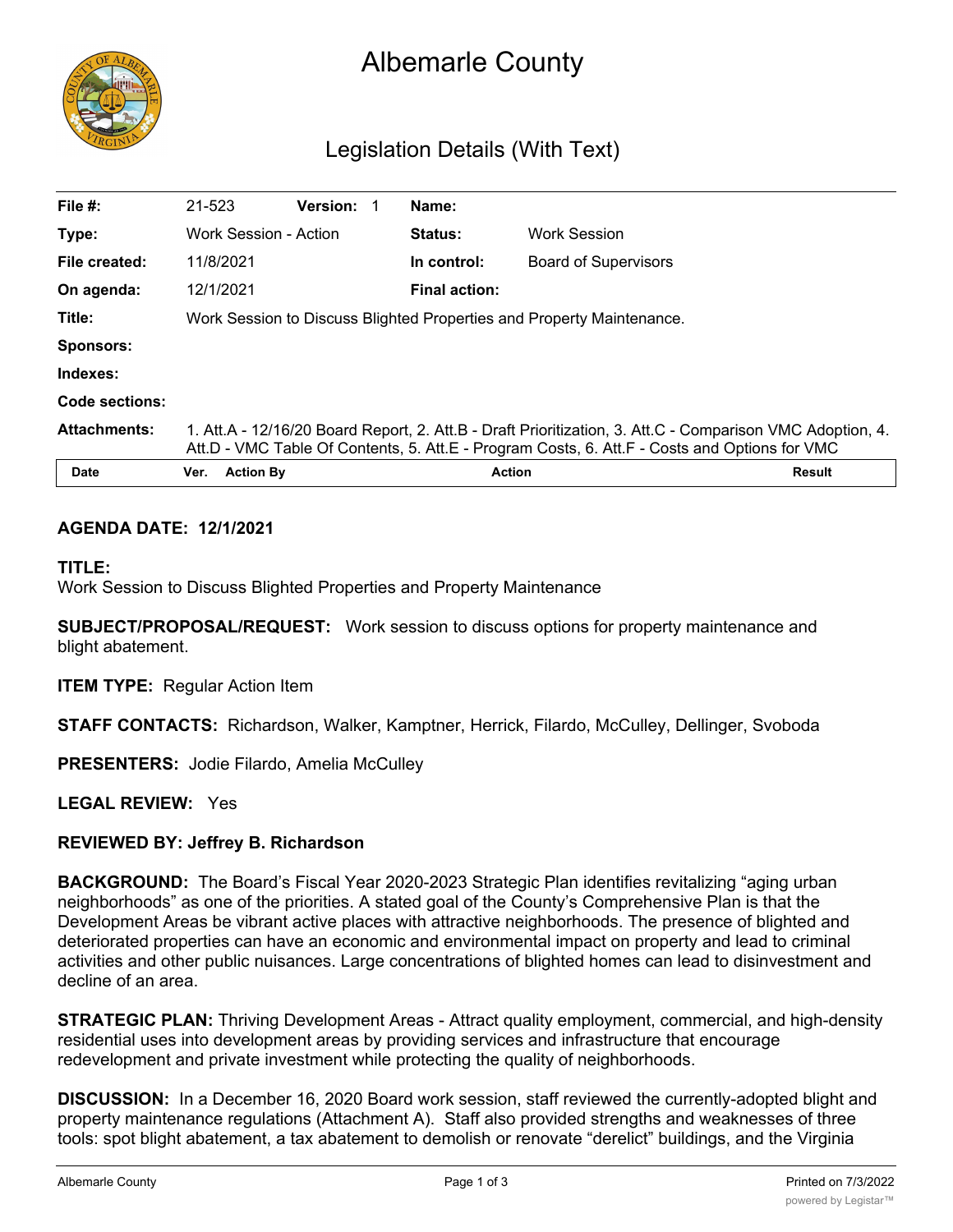Maintenance Code (VMC). As a result of the work session, the Board asked staff to research costs and options for adoption of all or part of the VMC, including possible phased options. During the discussion, several Board members also expressed concerns about abandoned properties, particularly within neighborhoods, that become blighted and impact other properties.

Staff recognizes that continued focus on spot blight abatement is warranted. This includes dedicated resources for blight, CART, and other quality of life concerns. In the future, a more comprehensive blight remediation strategy may be relevant that is not only preventative such as through code enforcement but also incorporates opportunities such as for renovation and redevelopment.

Since the work session, new information and opportunities have developed.

# **Successes using existing spot blight abatement authority**

In the past year, the Building Official has taken spot blight enforcement action in response to six property maintenance complaints. Of these properties, five now have secured first-floor access and have approved maintenance plans that will result in abatement within an acceptable timeframe. Blighted portions of these structures are either already demolished or are in the process of being demolished. To be strategic in how the County deploys resources and approaches property maintenance and blight complaints, staff drafted a ranked prioritization (Attachment B). The draft prioritization considers public health and safety as the highest priority. It also considers damage to others' property, environmental hazards, and aesthetic concerns.

# **Formation of the Coordinated Action Response Team (CART)**

Among other localities that have adopted a Maintenance Code or have prioritized quality of life enforcement efforts, one successful approach has been to establish a team that crosses multiple departments to coordinate efforts on enforcement cases. This approach allows strategic code enforcement and targeted investment of resources to obtain compliance. As a result, County staff have recently formed a Coordinated Action Response Team (CART) with representation from the Community Development Department Divisions of Building, Engineering, and Zoning; Social Services (DSS); Police (ACPD); and Fire Rescue (ACFR). CART also includes representatives from the Environmental Health Division of the Virginia Department of Health. Representatives from other department, such as the Finance Department and the County Attorney's Office, may be ad hoc members as the topic necessitates. This team approach allows shared information and resources, and has yielded improved results in other jurisdictions. The team usually focuses on either a neighborhood or on common departmental customers. In the future as CART has further work together, staff can report results of this team's efforts.

Staff research concludes that most localities who have adopted the VMC are cities and towns who are experiencing high numbers of property maintenance complaints, including those relating to blighted neighborhoods. Staff estimates that over the past 2 years, less than 2% of our building and zoning complaints relate to blight that cannot be fully addressed with our current zoning, building and spot blight tools. Even so, for sustained success of the CART approach, staff sees value in adding a dedicated resource (new staff position) to provide focused and expedient resolution of blight complaints, while allowing existing Building division staff to focus on reviewing and inspecting new construction. This dedicated staff person would work on grants and other partnership opportunities for funding, especially to assist low-income residents. This enhanced approach would also allow for more robust evaluation of trends cause and effect determinations, and other data analysis to better inform when to use additional tools, such as the VMC, or whether to request enabling authority for a vacant building registry. This new resource may be considered as soon as the upcoming FY23 budget process.

Potential Unintended Adverse Impacts. Community Development staff met with staff from the Offices of Equity and Inclusion (OEI) to view this issue and potential solutions through an equity lens. Though the six blight complaints from the past year are too small of a sample for final conclusions, the majority of blighted properties to date have been constrained-income, housing-burdened households. In addition, many blighted properties are located within communities of color. Further study will be necessary to obtain more data and